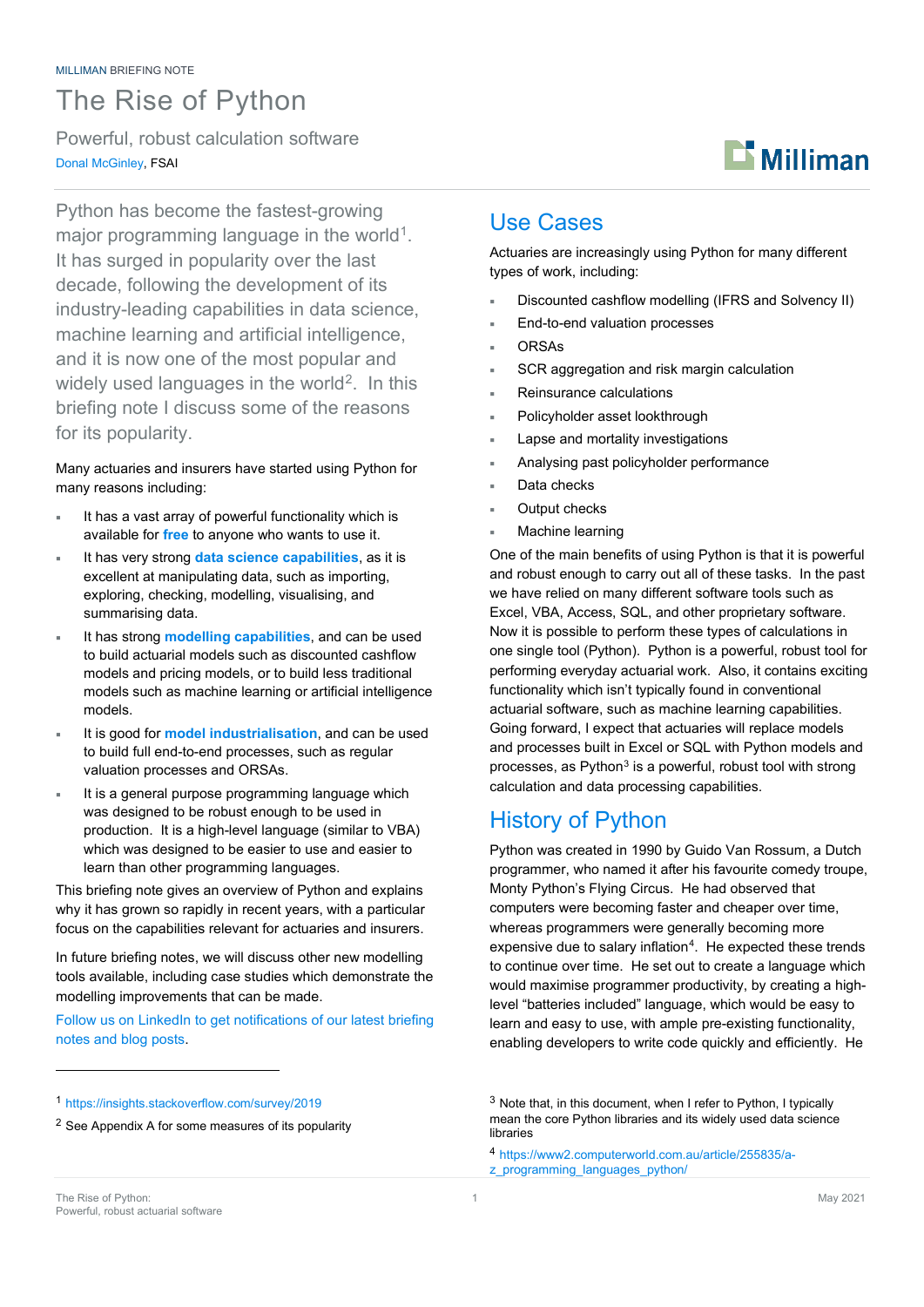recognised that this might lead to some undesirable behaviour, such as slower runtimes, but reasoned that it is better to maximise your most scarce resource (employee hours) rather than optimising items like run speeds.

Python had a small user base in the 1990s. It was very popular in certain niches, but was not a mainstream language. Initially, it had limited functionality. However, over time, a virtuous circle developed. Python developers released powerful libraries which anyone could use. Newcomers started learning Python, so that they could avail of these new libraries. This increased the number of people who knew Python. Some of these newcomers started building their own libraries or improving existing libraries, which in turn led to better libraries, which in turn prompted more newcomers to learn Python. Python now has a very large, active community of developers, who can quickly follow any market trends, and who can create their own market trends by building market-leading software.

One library which kick-started the virtuous circle was the release of the Django website-building framework in the mid-2000s, which convinced a lot of web developers to start using Python. Python quickly became one of the go-to languages for building websites.

Python became one of Google's official languages in 2006, which increased its popularity, and led to more rapid development of the Python ecosystem. It is currently used in many large organisations, including Google, Facebook, Amazon, Instagram, Spotify, Netflix, NASA and CERN<sup>[5](#page-1-0)</sup>.

Many universities started to use Python in their "Introduction to Computer Programming" courses<sup>[6](#page-1-1)</sup>, as it is easier to learn than other programming languages, enabling lecturers to focus on high-level programming concepts, rather than getting bogged down in low-level computer science topics like memory management. This has increased the size of the Python community, and increased the supply of Python developers.

Python was upgraded gradually over time. When new versions were released, users could choose to upgrade or to stay on their existing version. Most new releases were backward compatible so old models would still run in newer versions of Python. However, in 2008, Python 3 was released. This was a major change, and was not completely backward-compatible. Some Python 2 code would not run in Python 3, and existing code bases had to be converted from Python 2 to Python 3. Some users were unhappy with this

<span id="page-1-2"></span>5

change, particularly companies with large code bases. This caused a split in the Python community, with some companies continuing to use Python 2 and some moving to Python 3. This episode caused some rancour within the community and slowed the development of Python. However this isn't an issue for new users, who don't have existing Python 2 code bases. New users can just start with the latest version of Python 3.

Python became an industry leader in data science following the development of its data science libraries in the late 2000s and early 2010s<sup>[7](#page-1-2)</sup>. These libraries have powerful data processing capabilities, including the ability to import data from SQL/Excel/CSV/big data systems, data exploration and visualisation, data cleaning and reformatting, modelling, advanced scientific calculations, machine learning and creation of end-to-end processes. Python developers took inspiration from existing data science languages such as R and Matlab, ensuring that the Python libraries would have many of the desirable capabilities found in those languages. The development of these libraries, coupled with the worldwide surge in interest in data science, catapulted Python from being a mid-ranking programming language into one of the top-10 most used languages in the world.

The final development which spurred the growth of Python was the release of artificial intelligence libraries in the mid-2010s. Google released its powerful Tensorflow<sup>[8](#page-1-3)</sup> artificial intelligence library in 2015, and Facebook released its Pytorch<sup>[9](#page-1-4)</sup> artificial intelligence library in 2016. Python users can use Python's data science libraries to prepare the data, and can use Tensorflow or Pytorch to build powerful AI models based on that data. Python has become the defacto industry leader in artificial intelligence modelling. The release of these libraries, coupled with the worldwide surge in interest in artificial intelligence modelling, has led to Python becoming one of the top-3 most used computer programming languages in the world.

Python is now the fastest growing major programming language in the world. See the Appendix for more detail.

# The Python Ecosystem

One of the main reasons why Python has become popular is its large ecosystem of modular libraries, each of which contains specialised functionality. Python has a decentralised, modular structure, and a permissive licence. This enables users to build their own libraries, without requiring them to get permission from the core Python

<span id="page-1-0"></span>[https://en.wikipedia.org/wiki/Python\\_%28programming\\_language%2](https://en.wikipedia.org/wiki/Python_%28programming_language%29#Uses) [9#Uses](https://en.wikipedia.org/wiki/Python_%28programming_language%29#Uses)

<span id="page-1-4"></span><span id="page-1-3"></span><span id="page-1-1"></span><sup>6</sup> [https://cacm.acm.org/blogs/blog-cacm/176450-python-is-now-the](https://cacm.acm.org/blogs/blog-cacm/176450-python-is-now-the-most-popular-introductory-teaching-language-at-top-u-s-universities/fulltext)[most-popular-introductory-teaching-language-at-top-u-s](https://cacm.acm.org/blogs/blog-cacm/176450-python-is-now-the-most-popular-introductory-teaching-language-at-top-u-s-universities/fulltext)[universities/fulltext](https://cacm.acm.org/blogs/blog-cacm/176450-python-is-now-the-most-popular-introductory-teaching-language-at-top-u-s-universities/fulltext)

<sup>7</sup> [https://qz.com/1126615/the-story-of-the-most-important-tool-in](https://qz.com/1126615/the-story-of-the-most-important-tool-in-data-science/)[data-science/](https://qz.com/1126615/the-story-of-the-most-important-tool-in-data-science/)

<sup>8</sup> <https://www.tensorflow.org/>

<sup>9</sup> <https://pytorch.org/>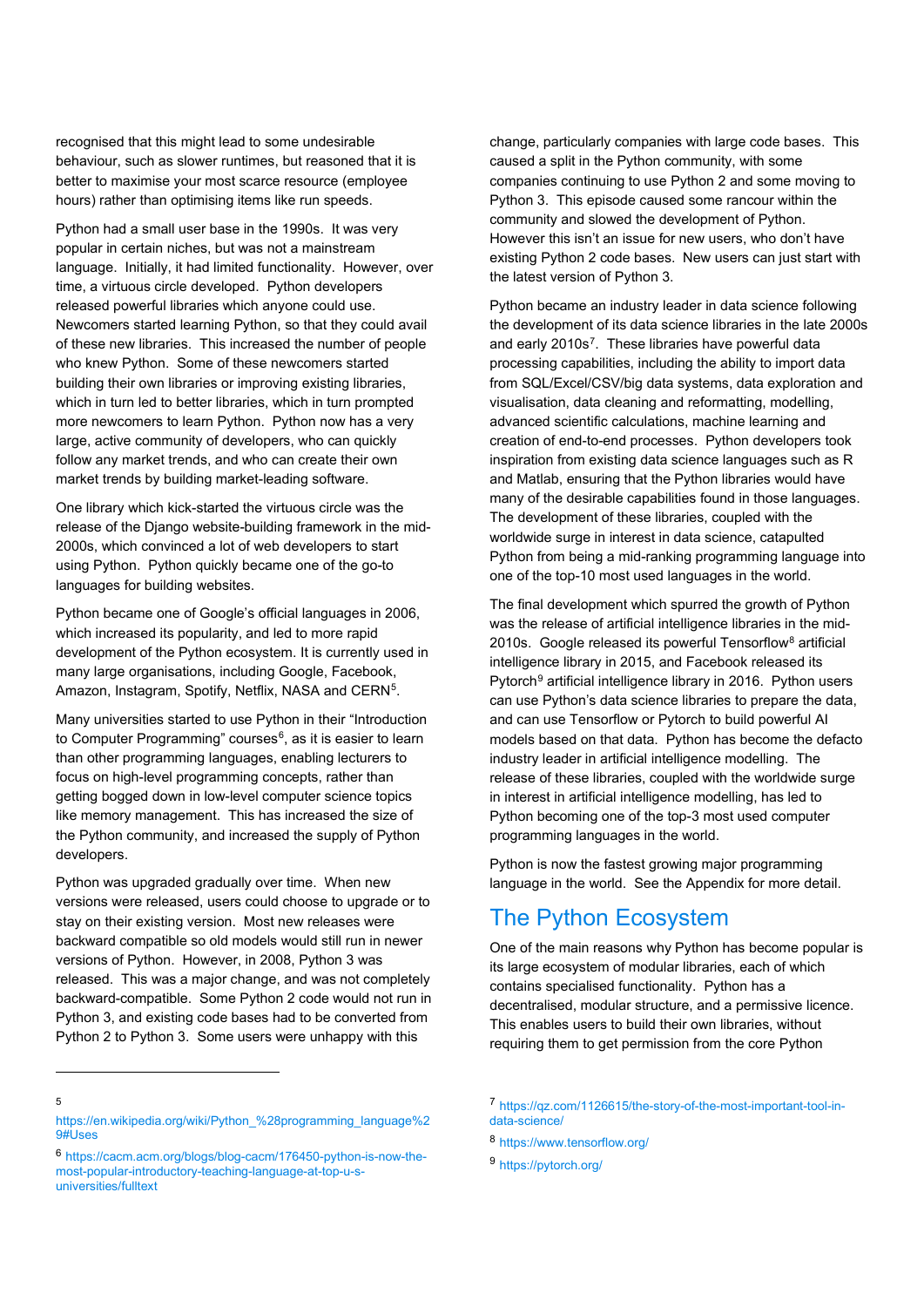developers. As a result, many libraries have been actively developed and improved over time, in many different areas such as data science and web development. Python's abilities can improve rapidly because teams of developers are free to work on whatever projects they wish.

The core Python libraries are the "glue" which hold the whole Python ecosystem of libraries together. The core Python libraries are maintained by the core Python developers and are quite stable, well tested and robust. Core Python is a general purpose programming language, which can do general programming tasks, and wasn't designed to specialise in any particular area.

Specialised functionality can be found in the thousands of non-core libraries in the Python ecosystem. These libraries have been developed by other teams of developers, and they interlink seamlessly with core Python. For example, the following libraries are often used by actuaries and data scientists:

- [Numpy](https://numpy.org/) (array based calculations)
- [Pandas](https://pandas.pydata.org/docs/) (2-d data tables and SQL-style calculations)
- [SciPy](https://docs.scipy.org/doc/scipy-1.5.4/reference/) (scientific calculations such as solvers)
- [Numba](https://numba.readthedocs.io/en/stable/user/overview.html) (high-speed calculations)
- [Matplotlib](https://matplotlib.org/) / [Seaborn](https://seaborn.pydata.org/) (static graphs)
- [Bokeh](https://bokeh.org/) / [Dash](https://plotly.com/dash/) (interactive graphs)
- [Scikit-Learn](https://scikit-learn.org/stable/index.html) (machine learning)
- [Tensorflow](https://www.tensorflow.org/) [/ Pytorch](https://pytorch.org/) (AI / neural networks)
- [Pyspark](https://spark.apache.org/docs/latest/api/python/index.html) / [Dask](https://dask.org/) / [SQLite](https://sqlite.org/index.html) (big data storage)

All of these libraries are maintained by different teams of developers, therefore they can be upgraded and improved simultaneously. This modular system, and large community of developers, has enabled Python to improve rapidly in many different areas.

For example, before 2015, Python was not a leading language for artificial intelligence (deep neural network) modelling. Other languages had better capabilities. In 2015, Google developers released the Tensorflow neural network library, which they had developed internally, and in 2016, Facebook developers released the Pytorch neural network library. These libraries allowed users to build, train and test powerful artificial intelligence models. These libraries were very powerful and relatively easy to use. Python immediately became the leading language for artificial intelligence modelling after these libraries were released to the public. This example highlights how quickly Python's capabilities can improve. In this case the improvements were driven by two tech giants who used Python internally. In other cases the improvements are driven by other less-famous members of the Python community.

## What does Python Code Look Like?

Python is a high-level language, similar to VBA. It was designed to be easy to read and easy to understand. The following screenshot shows some basic Python code, including a data structure (a list), a "for" loop, an "if" statement and a print statement. Note that the code has fewer brackets and semicolons than other programming languages, and is structured using indentation (tabs), which results in less clutter and arguably makes it easier to read than other languages.

\* my list =  $[1, -10, 3, -5]$ for i in my list: if  $i < \overline{0}$ : print (f"The number {i} is negative") else: print (f"The number {i} is positive") Last executed 2019-11-07 11:58:43 in 7ms The number 1 is positive The number -10 is negative

The number 3 is positive The number  $-5$  is negative

Python has many external libraries, which contain specialised functionality. For example, actuaries often use the Pandas data science library. The following code loads the library, imports data from a CSV file and prints out the first five rows of the datafile. Note how easy it is to import and use this powerful library.

|                | import pandas<br>my table = pandas.read csv("Titanic Dataset.csv")<br>my table.head() |             |   |                                                              |           |         |  |  |  |
|----------------|---------------------------------------------------------------------------------------|-------------|---|--------------------------------------------------------------|-----------|---------|--|--|--|
|                | Last executed 2019-11-10 11:05:03 in 854ms                                            |             |   |                                                              |           |         |  |  |  |
|                | PassengerId Survived Pclass                                                           |             |   | <b>Name</b>                                                  |           | Sex Age |  |  |  |
| $\bf{0}$       |                                                                                       | $\mathbf 0$ | з | Braund, Mr. Owen Harris                                      | male 22.0 |         |  |  |  |
|                | $\overline{2}$                                                                        | 1           |   | 1 Cumings, Mrs. John Bradley (Florence Briggs Th female 38.0 |           |         |  |  |  |
| $\overline{2}$ | 3                                                                                     | 1           | 3 | Heikkinen, Miss, Laina female 26.0                           |           |         |  |  |  |
| 3              | 4                                                                                     |             |   | Futrelle, Mrs. Jacques Heath (Lily May Peel) female 35.0     |           |         |  |  |  |

Allen, Mr. William Henry male 35.0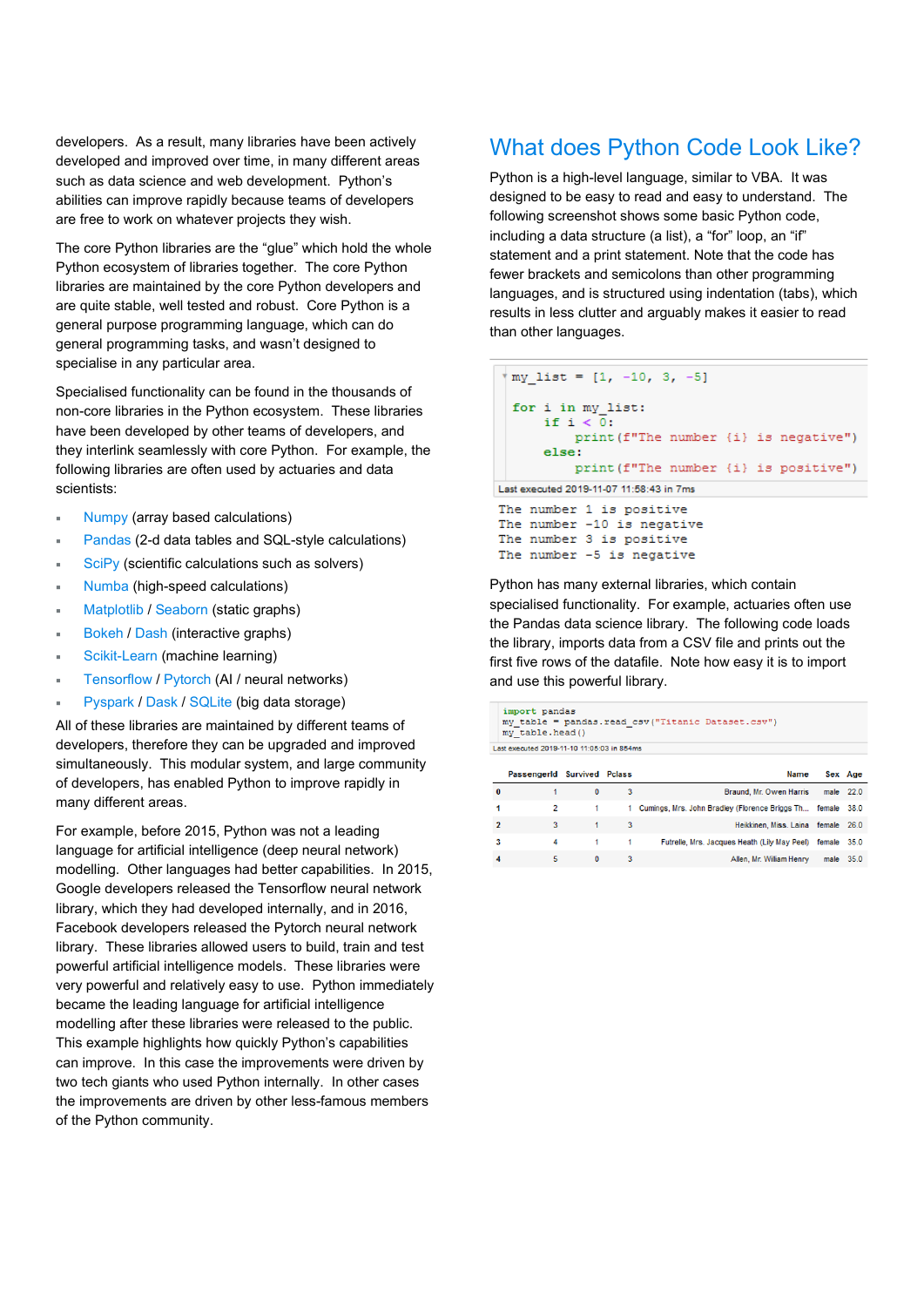# Python vs Other Languages

Actuaries use a wide range of software, including traditional software like Excel, VBA and SQL; data science languages like R; and proprietary software such as pricing and discounted cashflow modelling software.

Python is a relative newcomer in the field of actuarial modelling. It has taken inspiration from a lot of existing software, and has implemented a lot of the desirable features from existing languages. Most tasks which can be done in the languages above can also be done in Python.

#### **EXCEL**

Anything that can be done in Excel (and VBA) can also be done in Python. Both are general-purpose calculation software, and can be used to build many different types of models. While they can be used for actuarial calculations, they weren't specifically designed for this and don't contain any specialised actuarial capabilities. In my opinion, the main difference between them in terms of design philosophy is that Excel has been designed for maximum flexibility, whereas Python has been designed to be robust in production. Excel is a very good tool for certain tasks. It is easy to use and easy to learn, and is useful for checking results and sharing results. However it is slow, cannot handle large datasets and is quite manual. It lacks many features which would be desirable in production software, such as version control software. In theory, Excel could be used to perform almost any actuarial task, but in practice the inherent weaknesses in Excel make it inappropriate or unusable for many actuarial tasks and as a result many actuaries rely on other pieces of software in addition to Excel.

Python is more difficult to learn, but is much faster, can handle much larger datasets, and is more automated and robust than Excel. Crucially, I think that models built in Python are capable of achieving all of the best practices for actuarial modelling<sup>[10](#page-3-0)</sup>. This makes Python suitable for many types of actuarial work.

The table below compares Python to Excel in certain areas.

| <b>Model Attributes</b>                                                        | Winner       |  |  |
|--------------------------------------------------------------------------------|--------------|--|--|
| Easy-to-Use, Easy-to-Learn                                                     | <b>Fxcel</b> |  |  |
| Ad-hoc calculations and prototypes on<br>small datasets (less than 100k rows)  | <b>Fxcel</b> |  |  |
| Ad-hoc calculations and prototypes on<br>larger datasets (more than 100k rows) | Python       |  |  |
| Robustness in production                                                       | Python       |  |  |
| Checking results and sharing results                                           | Excel        |  |  |
| Ability to achieve best practices                                              | Python       |  |  |
| Automation / amount of manual effort<br>required                               | Python       |  |  |
| Stability                                                                      | <b>Fxcel</b> |  |  |
| Expected rate of future improvements                                           | Python       |  |  |
| Big data                                                                       | Python       |  |  |
| Speed                                                                          | Python       |  |  |
| Advanced scientific computing capabilities                                     | Python       |  |  |
| Machine learning capabilities                                                  | Python       |  |  |

While the table above implies that Python and Excel are competitors, in fact they work quite well together. Python libraries such as OpenPyXL and XlWings allow Python users to import data from spreadsheets, manipulate spreadsheets, and save calculation results to Excel. Python users can get the best of both worlds by using Python and Excel together.

For example, in our Python workflows, we typically do most or all of the calculations in Python, and at the end of the run Python will export various summaries of the results to Excel, where they can be manually checked by Excel users. In this way we can get the best of both worlds, as Python is a fast robust calculation engine and can do the calculations in an automated manner, whereas Excel is a good tool for sharing results and performing sense-checks on the run results.

In practice, I think that actuaries will continue to use Excel for the foreseeable future, as it is a good tool, but I think that actuaries will increasingly migrate larger models and processes to Python to take advantage of Python's strong production capabilities.

<span id="page-3-0"></span> $10$  I am not aware of any definitive list of best practices for actuarial modelling, however I think that "Best Practices for Scientific Computing" by Wilson et al. gives good guidance in this area.

[https://journals.plos.org/plosbiology/article?id=10.1371/journal.pbio.1](https://journals.plos.org/plosbiology/article?id=10.1371/journal.pbio.1001745) [001745](https://journals.plos.org/plosbiology/article?id=10.1371/journal.pbio.1001745)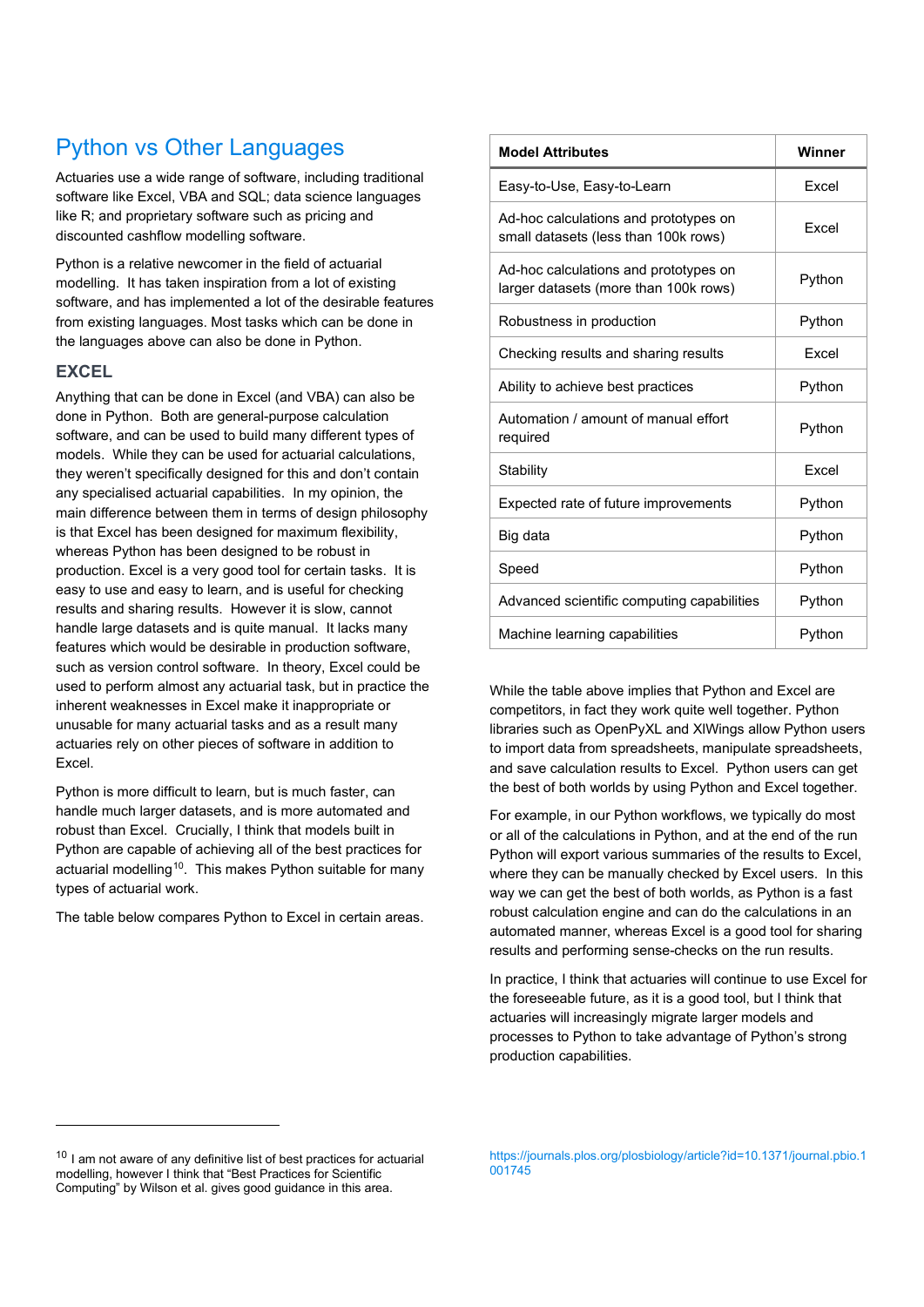#### **SQL**

SQL is widely used in the actuarial community. SQL is very good at doing what it was designed to do – namely to store and extract data from relational databases. However it is often used for other tasks which it is not good at, such as performing complex calculations on the data. SQL's topdown declarative style of coding enables users to write fast and robust queries, however it can be quite complex and can be difficult to spot-check results at a granular level. This makes it difficult to write complex queries and test them, and it introduces key person risk. Python is better at doing complex calculations than SQL, because users can choose between using a SQL-style of calculation (such as groupby queries and table joins) or an imperative Excel/VBA-style of calculation (such as if statements, for loops and array calculations). It is easier to spot-check and sense-check results in Python because it is easier to dig into results and view intermediate results, whereas SQL typically outputs the end results and can be very difficult to view intermediate results.

Python can connect to SQL servers and can run SQL queries. This enables Python users to get the best of both worlds, as they can have a single workflow which contains both SQL and Python elements. Python can be used for calculations and data analysis, and Python can pull data from the SQL server and save results to the SQL server. I expect to see actuaries migrate more and more calculations and processes from SQL to Python as it is easier to develop and test calculations and processes in Python, and Python interlinks well with companies' existing databases and systems.

#### **R**

Python wasn't widely used for data science tasks until the development of its data science libraries over the last decade. However it has experienced phenomenal growth in recent years and more and more actuaries have started using it.

R is a data science tool which is popular within the actuarial community. Like Python, R is an open-source programming language with modular libraries and is being actively developed by the R community. R is a statistical language, built by statisticians for statisticians. Python is a general purpose language which happens to be good at data science. Both tools are excellent at actuarial modelling and data processing due to the large overlap between statistics, data science and actuarial work. They seem to have similar levels of capability at present. R may be better than Python for ad-hoc analyses and once-off statistical investigations. Python may be better than R for repeated analyses and building robust regular processes. On most major surveys, the number of R users has been steady recently, whereas the number of Python users has grown strongly. It can be

difficult to do a like-for-like comparison of the popularity of R and Python because R is a niche statistical language whereas Python is a general purpose language and is used for many things, including data science, web development and systems programming. It is safe to say that Python is far more popular and growing more quickly in general usage around the world, but in the particular niche of data science / statistics / actuarial modelling they are both very popular.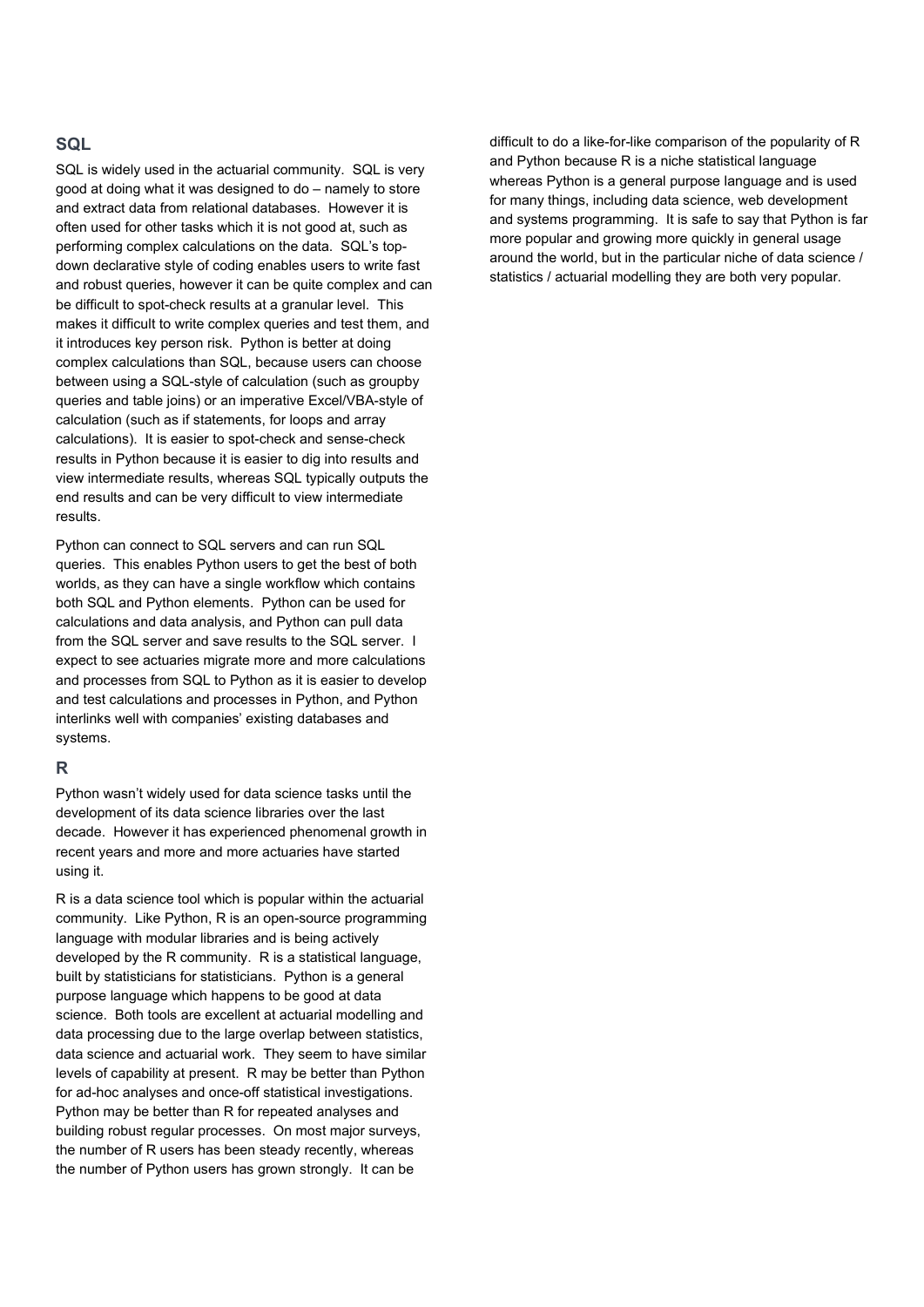# Why Actuaries Use Python

There are many reasons why actuaries have started using Python, including:

- It has a fast, powerful calculation engine
- It was designed for high productivity and rapid model development
- It can handle millions of rows of data
- It is an excellent "glue" language, which can be used to combine many individual models into a single end-toend process
- It is interoperable with other languages, such as Excel, R, Julia, SQL and big data systems
- It can import data from Excel, csv, SQL, big data systems and many other filetypes, do calculations, and export results back to Excel, csv, SQL, PDF, and big data systems
- It contains powerful visualisation software
- It was designed for production and is robust
- It is a high-level language, which is relatively easy to learn and relatively easy to use.
	- o Many university and online courses
	- o Good online documentation and Q&As
- It is a general purpose programming language which can be used for any type of task
- It is free open-source software, with a permissive license (no procurement issues)
- It is widely used, and still growing in popularity

# The Future of Python

Python is a mature, stable language. The core Python libraries are likely to remain quite stable over time, with incremental changes every year, for the foreseeable future. The current roadmap does not include any major changes. This stability is important because it provides a stable base which the rest of the Python ecosystem can be built on.

Python's ecosystem of external libraries should continue to improve in the coming years. The modular structure of Python's ecosystem is one of the main strengths of Python. It enables Python to be an industry leader or a fast follower in multiple industries. Many of the older libraries are quite stable and reliable. Many of the newer libraries contain exciting new functionality and are adding more functionality all the time. If there is a need for some new functionality, the owners of existing libraries can add the new functionality to their existing library, or developers can create a new library

which has the required functionality. This enables Python to develop industry-leading capabilities, through continuous improvement of existing libraries or the development of new libraries.

Python is one of the most popular languages in the world and has thousands of developers continuously upgrading its various libraries. In my opinion, the other data science languages will struggle to keep up with Python's pace of improvements because they aren't as popular and don't have as many developers working on them. As long as Python continues to be popular, its capabilities should continue to improve at a fast rate. I think that the future is bright and we should continue to see continuous improvements in the Python ecosystem over time.

# How can Milliman help?

Companies that are starting out with Python will face a number of challenges, including modelling challenges (determining the best approach to take and the best libraries to use); IT challenges (getting comfortable with using opensource software, package management, version control systems); personnel challenges (key person risk, ensuring that the Company has sufficient trained staff who know how to use Python); model validation challenges (how to validate Python models in practice) and productionisation challenges (how to ensure that your production models and processes are suitably robust).

Here in Milliman, we can help you to overcome these challenges and to build models and processes in line with best practices. Milliman can assist you with all aspects of your Python needs, including:

- **Training**
- Identifying applications
- Identifying suitable libraries and techniques for particular circumstances
- Model development and validation
- Process development and validation
- Constraints and practical challenges

For further information, please contact your usual Milliman consultant or those below.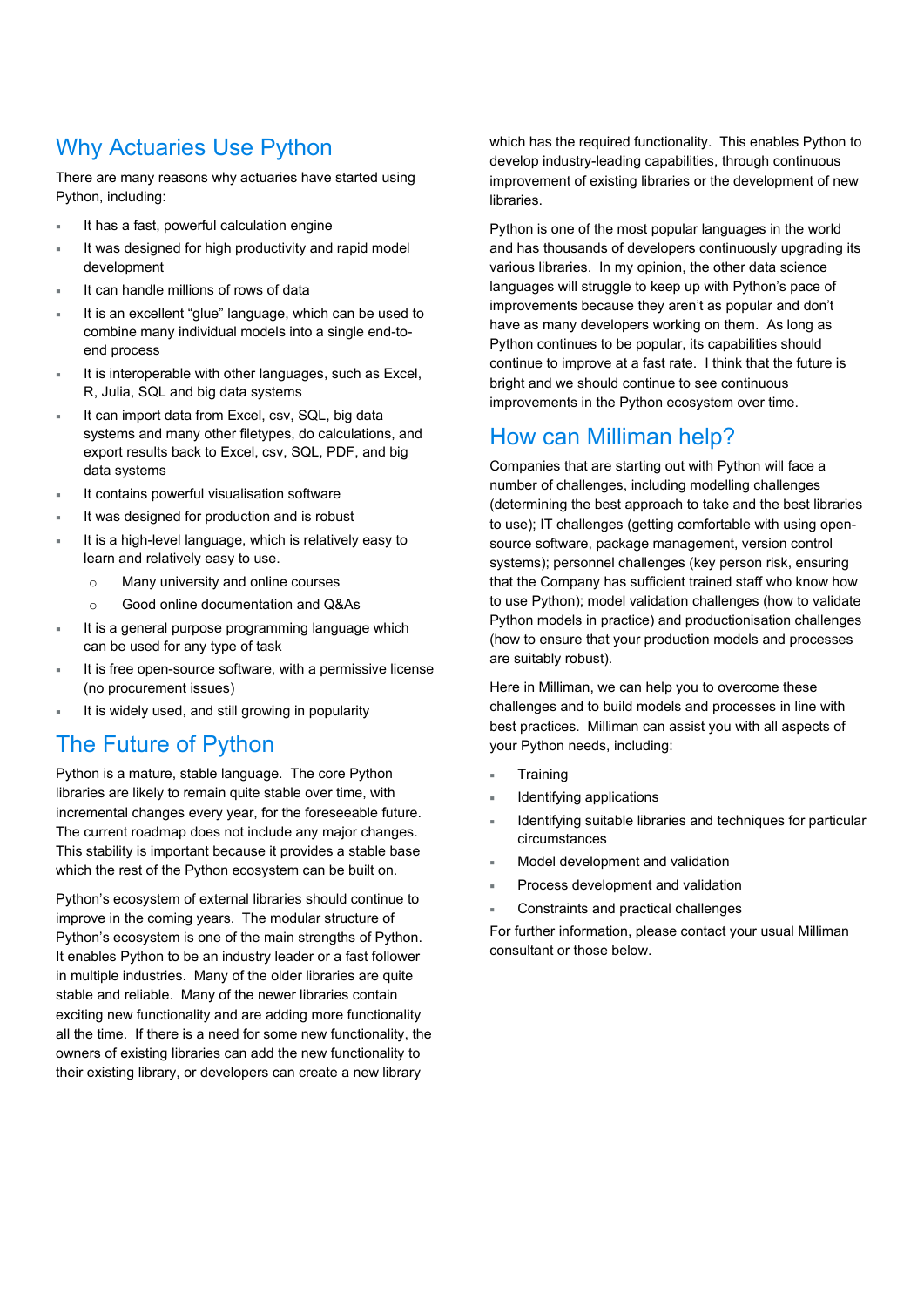# Appendix A: Popularity

## **STACK OVERFLOW TRENDS [11](#page-6-0)**

(Python in blue, R in green)



#### **GOOGLE TRENDS: INTEREST OVER TIME [12](#page-6-1)**

(Python in blue, R in red)



#### **IEEE SPECTRUM: THE TOP PROGRAMMING LANGUAGES 2020[13](#page-6-2)**

| Rank           | Language   | Type        |       |       |     | Score |
|----------------|------------|-------------|-------|-------|-----|-------|
| 1              | Python*    | ⊕           |       |       | ♀ ♀ | 100.0 |
| $\overline{2}$ | Java-      |             | ⊕ □ ワ |       |     | 95.3  |
| 3              | $C^*$      |             |       | 0 Q @ |     | 94.6  |
| 4              | $C++$      |             | о     | Q @   |     | 87.0  |
| 5              | JavaScript | $\bigoplus$ |       |       |     | 79.5  |
| 6              | $R^+$      |             |       | Ç     |     | 78.6  |
| $\overline{7}$ | Arduino-   |             |       |       | ₿   | 73.2  |
| 8              | $Go*$      | ⊕           |       | Ç     |     | 73.1  |
| 9              | Swift-     |             |       | ⊊ ם   |     | 70.5  |
| 10             | Matlab-    |             |       | ₽     |     | 68.4  |

#### **TIOBE INDEX FOR MAY 2021[14](#page-6-3)**

| <b>May 2021</b> | <b>May 2020</b> | Change              | <b>Programming Language</b> | Ratings | Change   |
|-----------------|-----------------|---------------------|-----------------------------|---------|----------|
| 1               | 1               |                     | $\mathbf{C}$                | 13.38%  | $-3.68%$ |
| $\overline{2}$  | 3               | $\hat{\phantom{a}}$ | Python                      | 11.87%  | $+2.75%$ |
| 3               | $\overline{2}$  | Ÿ                   | Java                        | 11.74%  | $-4.54%$ |
| 4               | 4               |                     | $C++$                       | 7.81%   | $+1.69%$ |
| 5               | 5               |                     | C#                          | 4.41%   | $+0.12%$ |
| 6               | 6               |                     | <b>Visual Basic</b>         | 4.02%   | $-0.16%$ |
| $\overline{7}$  | 7               |                     | JavaScript                  | 2.45%   | $-0.23%$ |
| 8               | 14              | 《                   | Assembly language           | 2.43%   | $+1.31%$ |
| 9               | 8               | Ÿ                   | PHP                         | 1.86%   | $-0.63%$ |
| 10              | 9               | v                   | SQL                         | 1.71%   | $-0.38%$ |
| 11              | 15              | 仌                   | Ruby                        | 1.50%   | $+0.48%$ |
| 12              | 17              | 《                   | Classic Visual Basic        | 1.41%   | $+0.53%$ |
| 13              | 10              | v                   | $\mathsf{R}$                | 1.38%   | $-0.46%$ |
| 14              | 38              | 交                   | Groovy                      | 1.25%   | +0.96%   |
| 15              | 13              | Ÿ                   | <b>MATLAB</b>               | 1.23%   | $+0.06%$ |

11

<span id="page-6-2"></span><span id="page-6-0"></span>[https://insights.stackoverflow.com/trends?tags=python%2Cc](https://insights.stackoverflow.com/trends?tags=python%2Cc%23%2Cr%2Cmatlab%2Csas) [%23%2Cr%2Cmatlab%2Csas](https://insights.stackoverflow.com/trends?tags=python%2Cc%23%2Cr%2Cmatlab%2Csas)

- <sup>13</sup> [https://spectrum.ieee.org/static/interactive-the-top](https://spectrum.ieee.org/static/interactive-the-top-programming-languages-2020)[programming-languages-2020](https://spectrum.ieee.org/static/interactive-the-top-programming-languages-2020)
- <sup>14</sup> <https://www.tiobe.com/tiobe-index/>

<span id="page-6-3"></span><span id="page-6-1"></span><sup>12</sup> [https://trends.google.com/trends/explore?date=2011-04-](https://trends.google.com/trends/explore?date=2011-04-30%202021-04-30&q=%2Fm%2F05z1_,%2Fm%2F0212jm,%2Fm%2F053_x,c%23) [30%202021-04-](https://trends.google.com/trends/explore?date=2011-04-30%202021-04-30&q=%2Fm%2F05z1_,%2Fm%2F0212jm,%2Fm%2F053_x,c%23)

[<sup>30&</sup>amp;q=%2Fm%2F05z1\\_,%2Fm%2F0212jm,%2Fm%2F053\\_x](https://trends.google.com/trends/explore?date=2011-04-30%202021-04-30&q=%2Fm%2F05z1_,%2Fm%2F0212jm,%2Fm%2F053_x,c%23) [,c%23](https://trends.google.com/trends/explore?date=2011-04-30%202021-04-30&q=%2Fm%2F05z1_,%2Fm%2F0212jm,%2Fm%2F053_x,c%23)